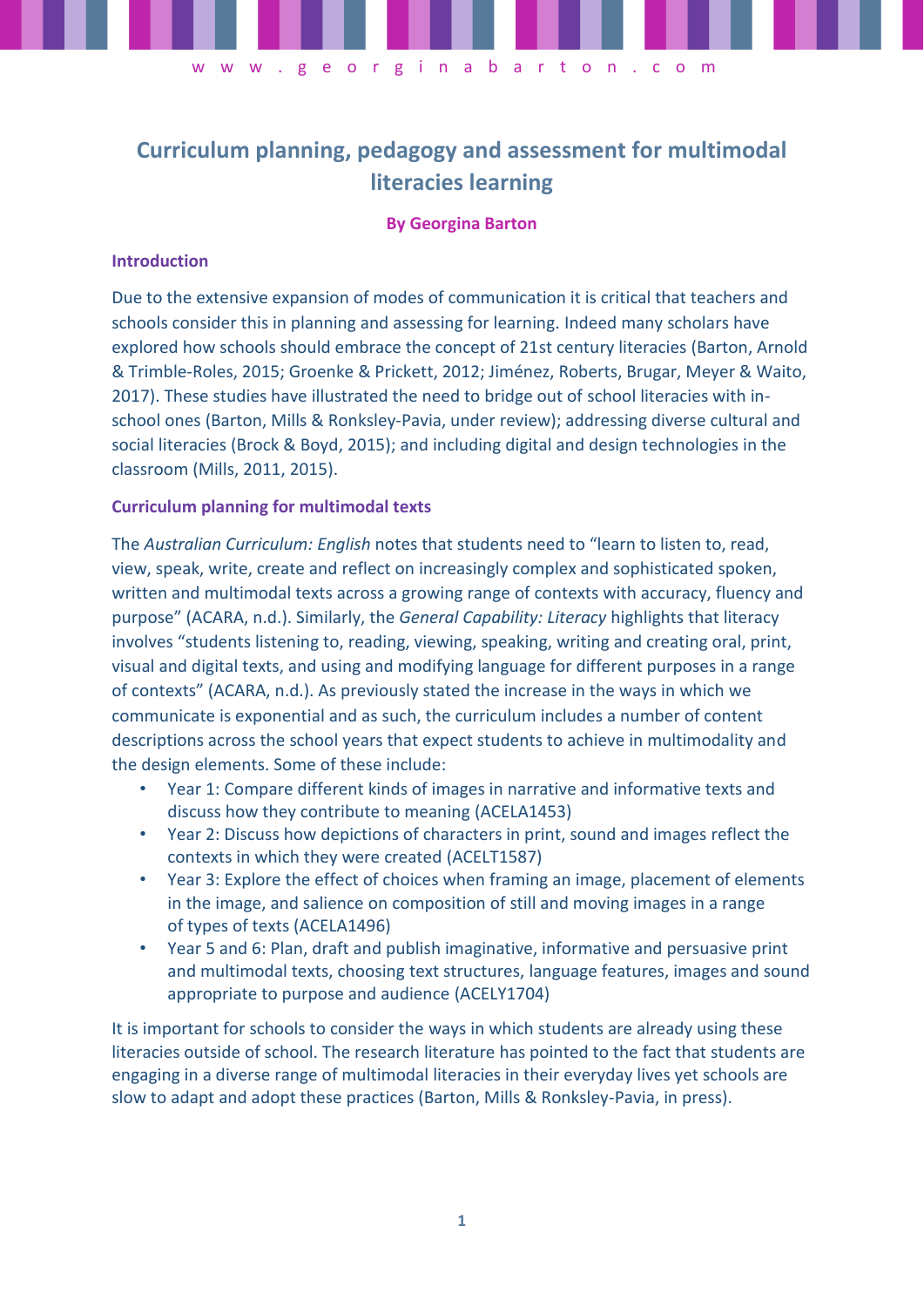

# **Effective pedagogies for multimodal texts**

Effective pedagogies relate to both the comprehension and composition of multimodal texts. As multimodal texts involve a number of creative processes, valued and known by arts practitioners, a number of approaches to teaching have been recognised. These include:

- practical hands-on and embodied teaching and learning
- multi-modal learning and diverse learning styles
- authentic purposes and audiences
- co-construction of learning
- relationships of trust that are integral to the co-construction of learning in the arts classroom
- balance between agency and direction
- flexibility and responsiveness
- arts-rich opportunities across time and place
- arts-rich teaching and learning environments
- resources for arts making and responses, and
- authentic and purposeful assessment that is integrated with planning, teaching, monitoring and reporting arts learning. (Pascoe, 2015, p. 6)

For Pascoe (2015), hands-on learning is where students are provided a range of materials to explore and express meaning by making connections between somatic, affective and cognitive learning. Students respond to and make new texts authentically for real purposes and values. Such an approach allows teachers and students to co-construct new knowledge as well as value students' prior learnings. A range of skills including decision making, having a voice and agency as well as being responsive are all developed through multimodal text composition.

An appropriate model for effective multimodal text composition is shown below (Barton, 2018). The model includes methods that are age appropriate; address the personal, social and cultural needs of students; and acknowledge that each school context is unique and distinct.



#### **Figure 1: An effective pedagogical model for teaching multimodal texts in classrooms (Barton, 2018)**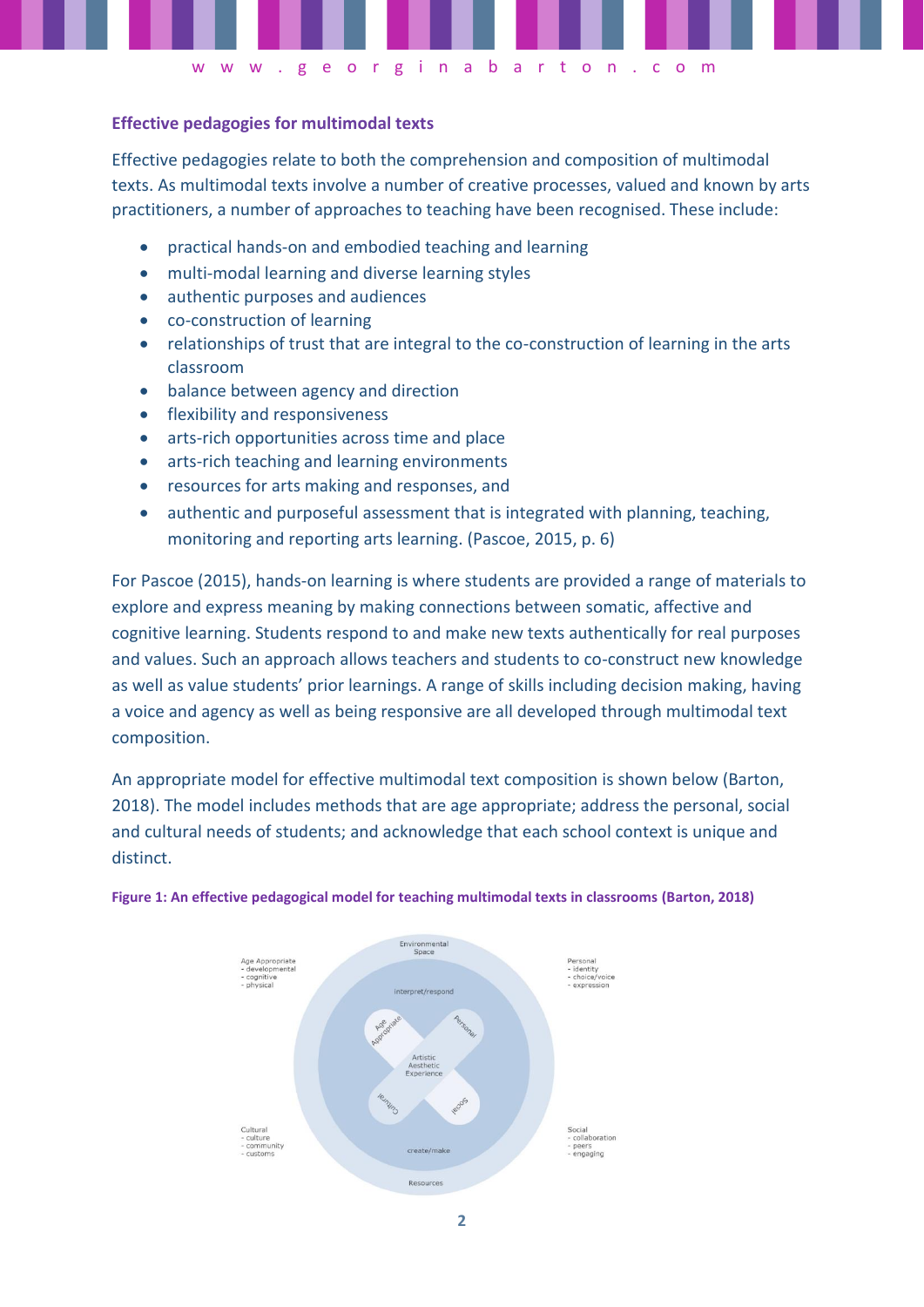# **Improving inferential comprehension of multimodal texts**

Another area explored in the literature is how students can 'critically read' multimodal texts (Serafini, 2011). Serafini's work explores how teachers can expand the ways in which students interpret multimodal texts by understanding a variety of theories and perspectives. These include through the lenses of art theory and criticism, grammar and systemic functional linguistics, and media literacies. Understanding that there are a number of ways students can 'read' multimodal texts is important in bridging theory and practice. It also improves students' critical reading of texts including inferential comprehension

w w w . g e o r g i n a b a r t o n . c o m

Keene and Zimmerman (1997) in their study identified that when proficient readers infer, they:

- Draw conclusions from text
- Make reasonable predictions as they read, test and revise those predictions as they read further
- Create dynamic interpretations of text that are adapted as they continue to read
- Use the combination of background knowledge and explicitly stated information from the text to answer questions they have as they read
- Make connections between conclusions they draw and other beliefs or knowledge and
- Make critical or analytical judgments about what they read.

Readers of multimodal texts also use these strategies while interpreting the distinctive elements of each of the modes.

# **Importance of metalanguage**

Building distinctive and rich vocabulary related to multimodal texts is critical for students to understand and construct them. Metalanguage or language about multimodal language enables students to describe and interpret multimodal texts effectively. Table – outlines the other modes and their elements which can support students in discussing each of the modes in their learning and assessment.

| <b>Modes</b>                 | Elements                                                |
|------------------------------|---------------------------------------------------------|
| Gestural/embodiment          | High/low potency                                        |
|                              | Positive/negative valence                               |
|                              | High/low arousal etc.                                   |
| Visual /image                | Line, colour, shape, light, framing, texture, tone etc. |
| Linguistic /oral and written | Field, tenor and mode, modality, cohesion, layout,      |
|                              | grammar, affect, judgment, expression, pace, tone etc.  |
| Sound/aural                  | Rhythm, pitch, volume, articulation, harmony, timbre    |
|                              | (tone quality) etc.                                     |
| <b>Spatial</b>               | Architectonic, ecological, geographic, diagrammatic,    |
|                              | organisational                                          |

**Table 1: The modes and elements**